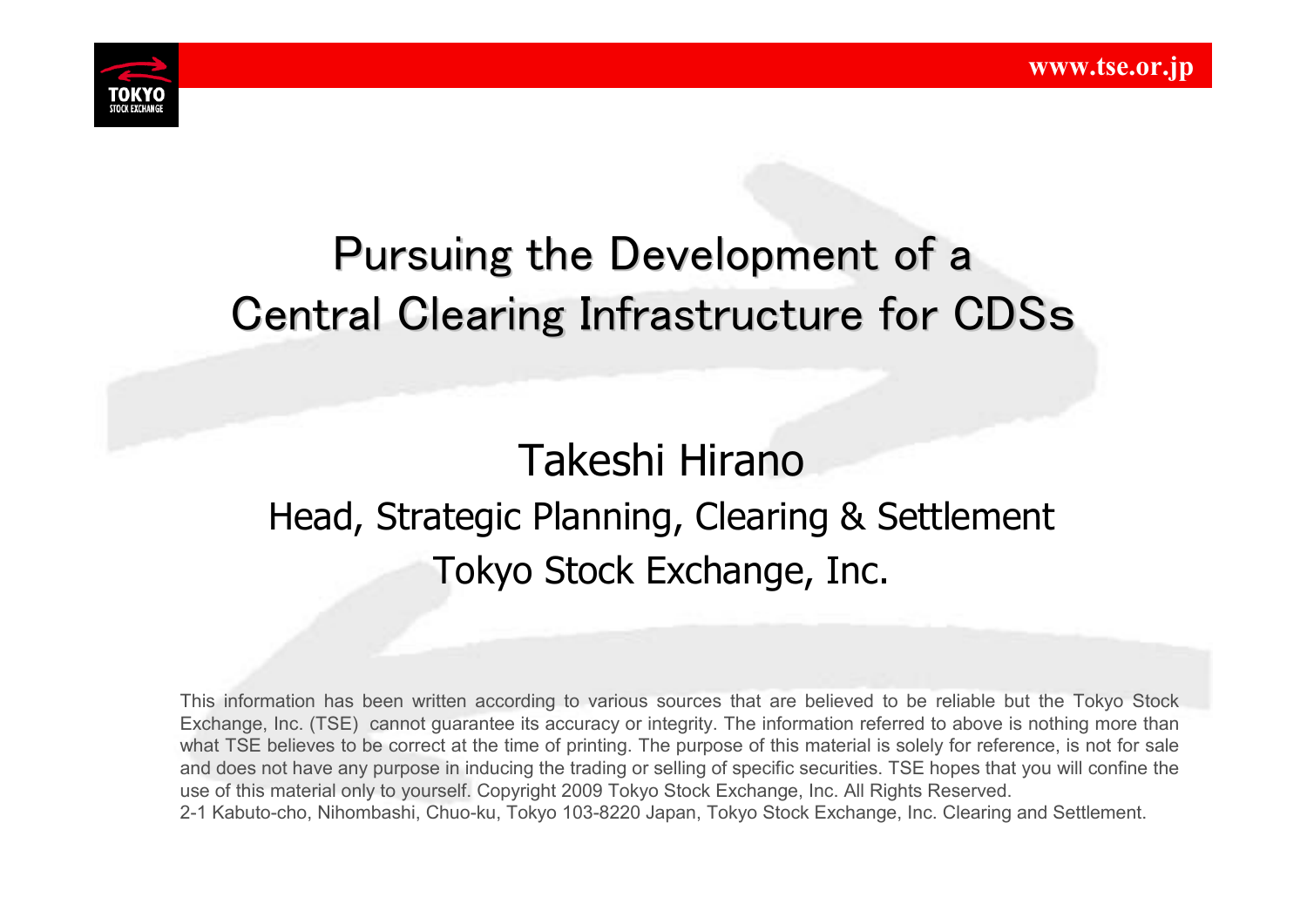

**Outline** 

- 1. Current OTC Derivatives Markets
- 2. Recent Conditions Surrounding OTC Derivatives **Markets**
- 3. Efforts in the U.S. and Europe
- 4. Initiatives by Tokyo Stock Exchange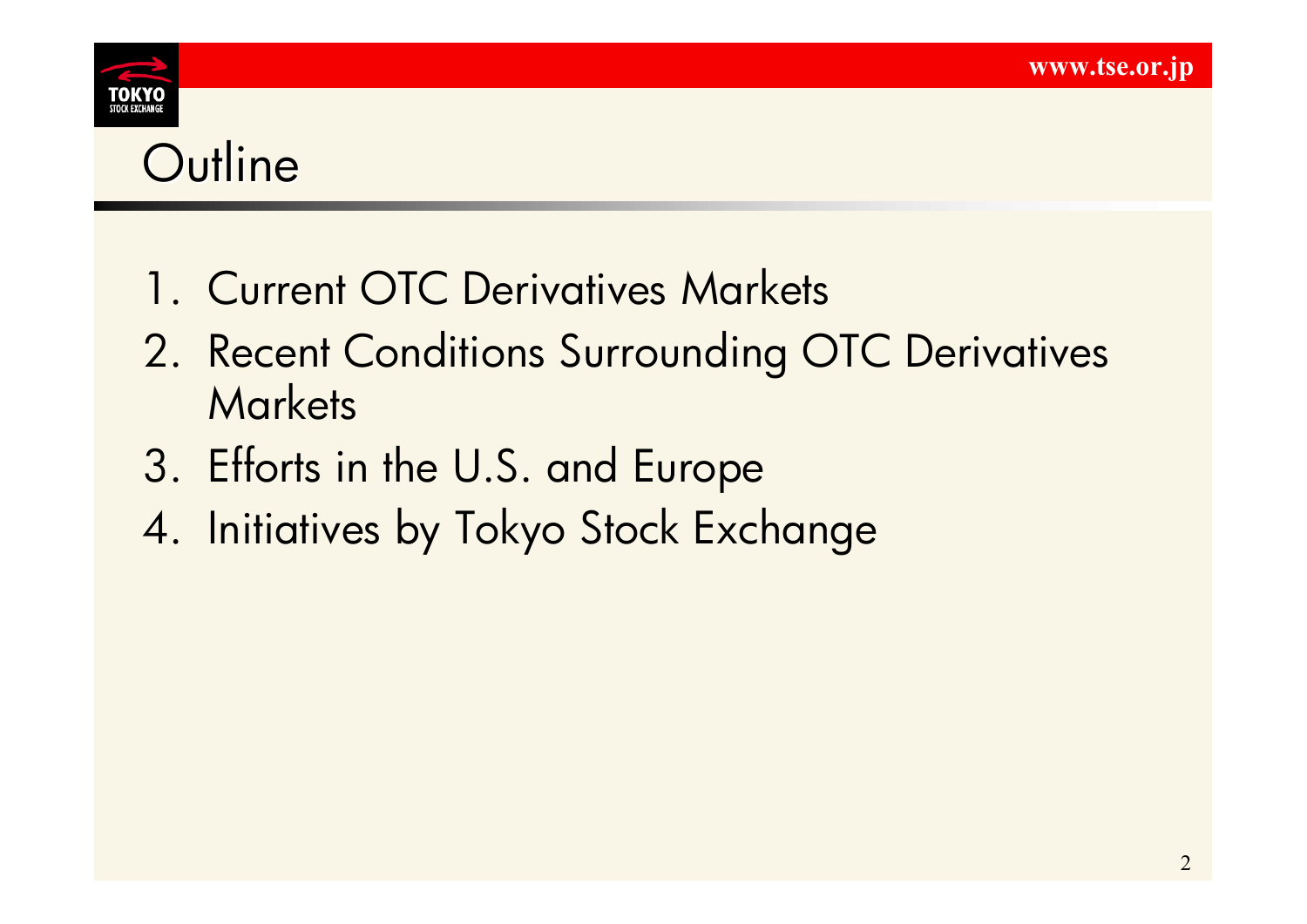

## 1. Current OTC Derivatives Markets

- OTC Derivatives market has expanded globally.
- Specifically, Interest Rate Swaps (IRSs) and Credit Default Swaps (CDSs) have shown organic growth.



### Global Notional Amount of OTC Derivatives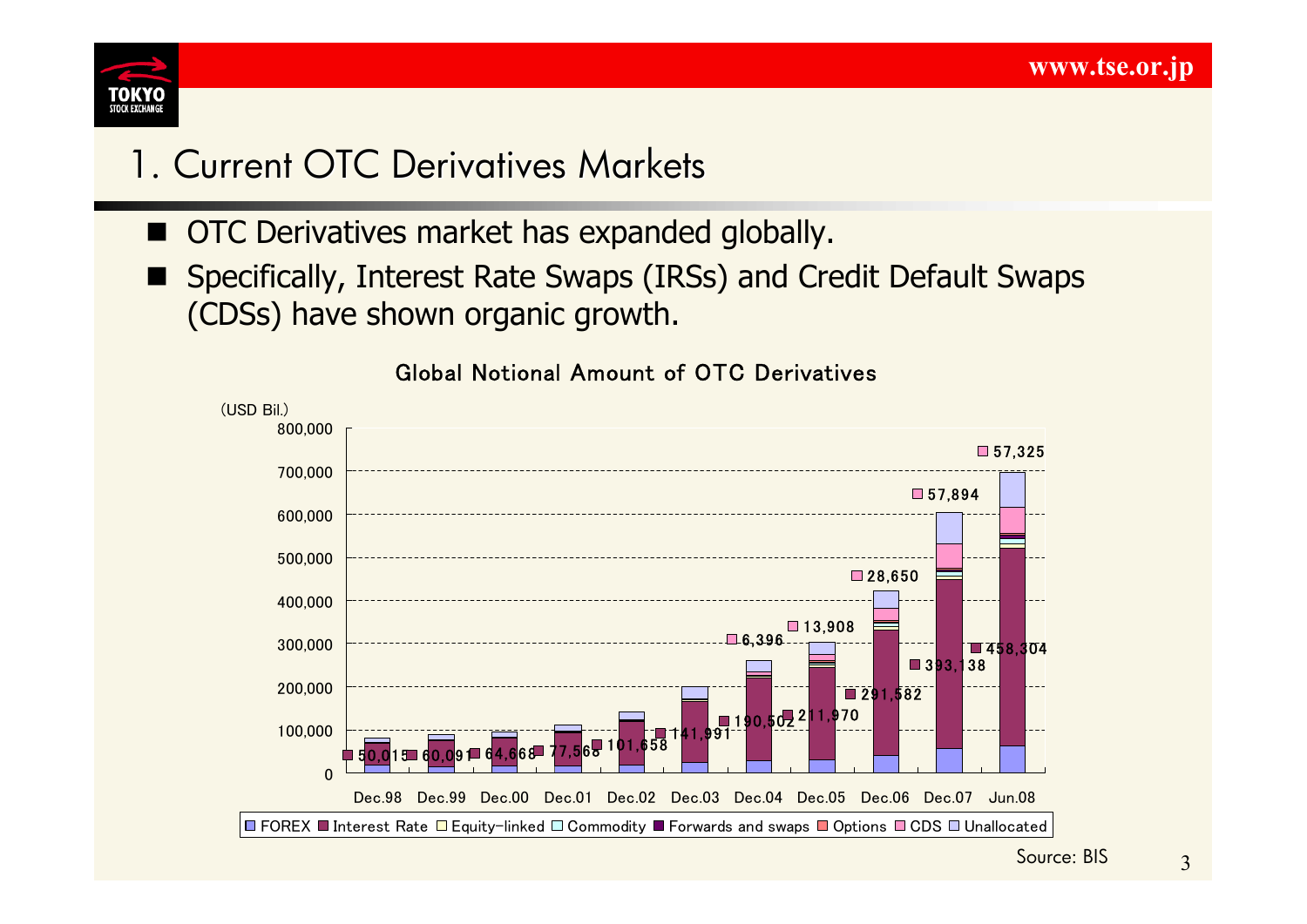

## 1. Current OTC Derivatives Markets

- In Japan, single-name CDSs began trading in 1999. In response to increased liquidity, index trades began in 2003.
- Notional amount has increased dramatically since 1999.



#### **Notional Amount of CDS Trades in Japan**

Source: Bank of Japan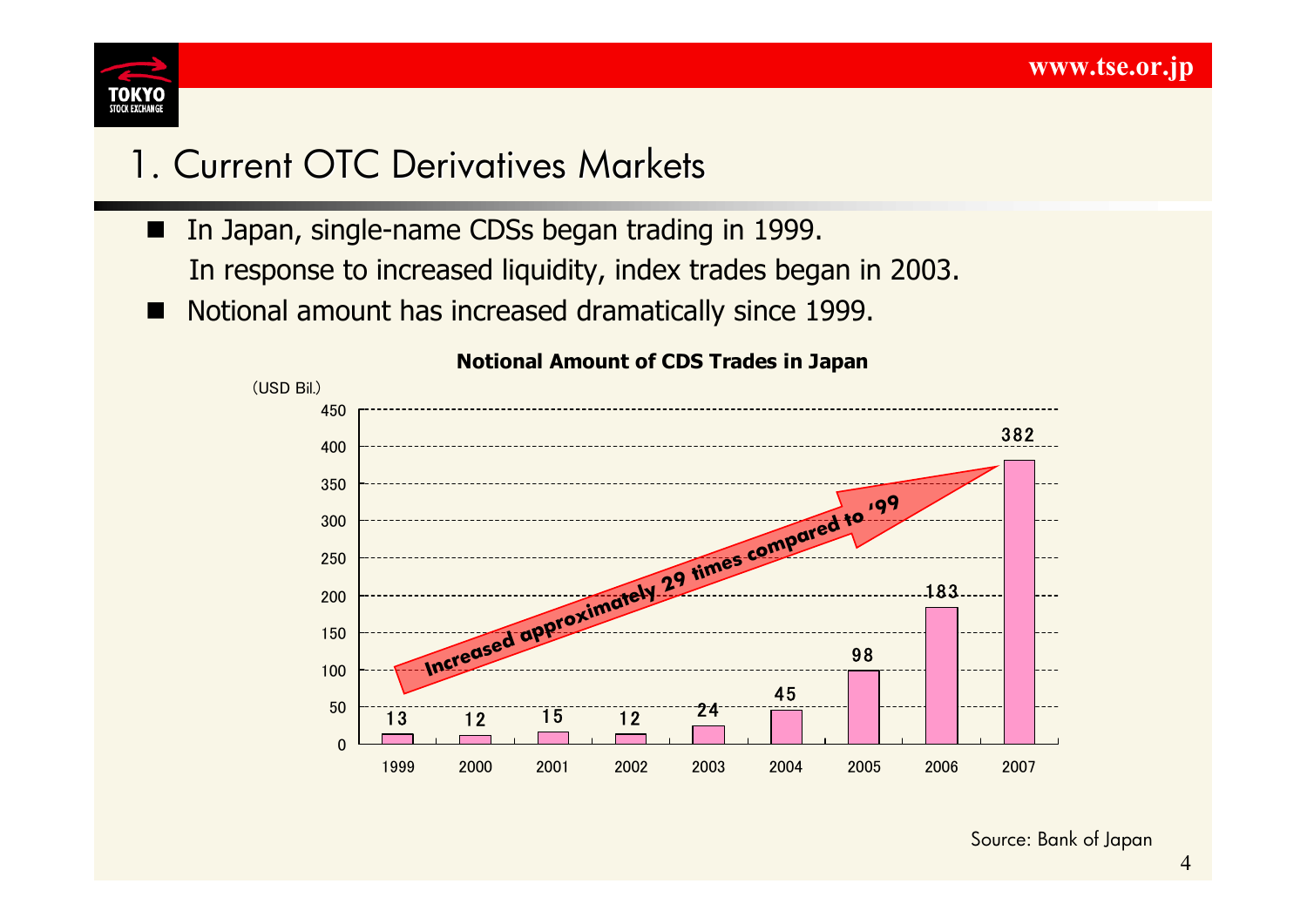

# 2. Recent Conditions Surrounding OTC Derivatives Markets

- In response to the subprime shock and the bankruptcies of big financial institutions around the world, regulators and relevant organizations began to pay special attention to regulations of unregulated financial markets and products, such as CDSs.
- At the G20 Meeting in Nov. 2008 held in Washington D.C., the participating countries confirmed the following points in a document titled, "Declaration Summit on Financial Markets and the World Economy."
	- $\checkmark$  Tasking of Ministers and Experts (excerpt)
		- Strengthening the resilience and transparency of credit derivatives markets and reducing their systemic risks, including by improving the infrastructures of over-the-counter markets;
- G20 also created an "Action Plan to Implement Principles for Reform."
	- $\checkmark$  Action Plan for Prudential Oversight (Immediate Actions by Mar. 31, 2009) (excerpt)
		- Supervisors and regulators, building on the imminent launch of central counterparty services for credit default swaps (CDS) in some countries, should: speed efforts to reduce the systemic risks of CDS and over-the-counter (OTC) derivatives transactions; insist that market participants support exchange traded or electronic trading platforms for CDS contracts; expand OTC derivatives market transparency; and ensure that the infrastructure for OTC derivatives can support growing volumes.
	- The next G20 meeting will be held in Apr. 2009 and will confirm the progress on the above mentioned issues.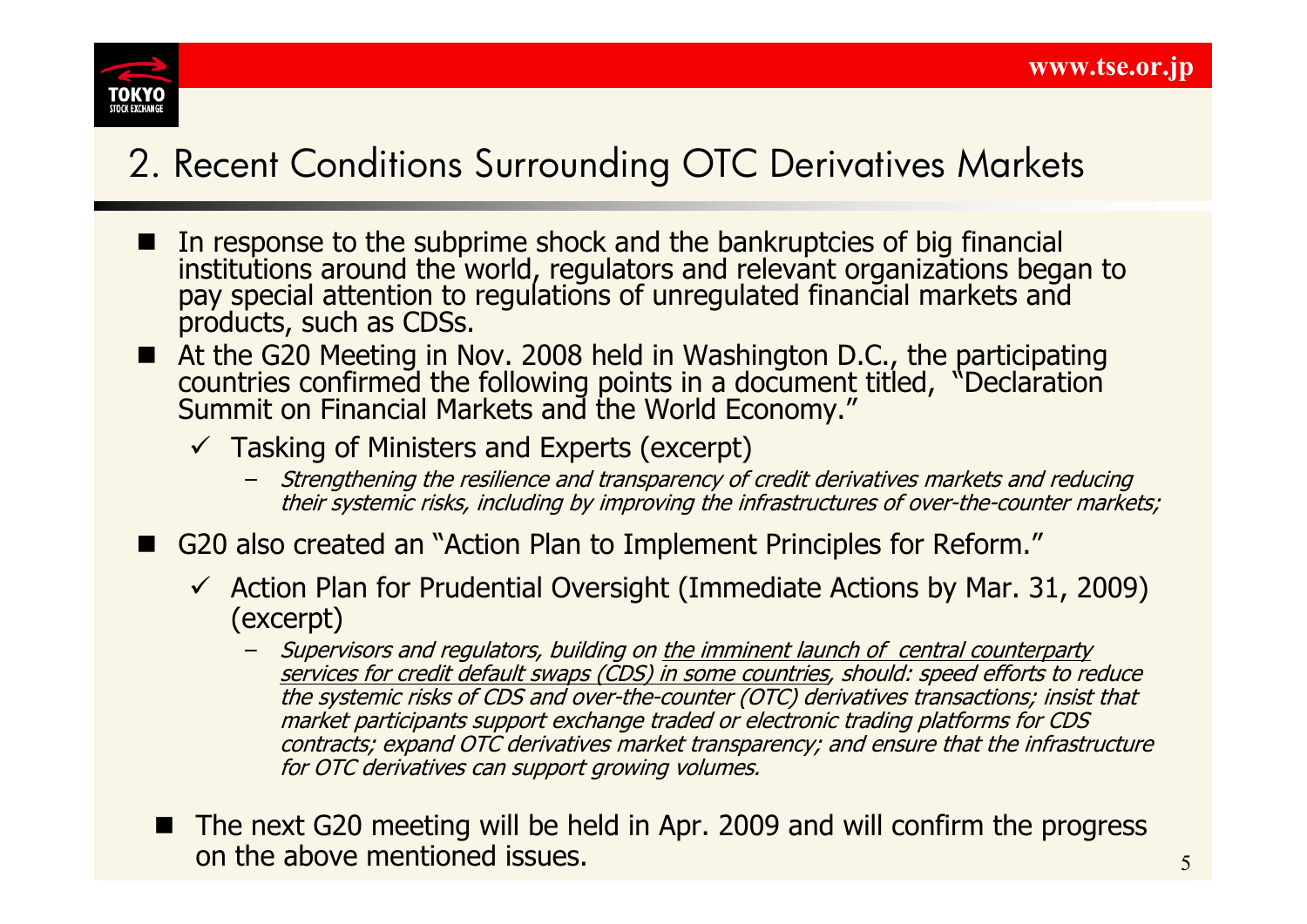

# 3. Efforts in the U.S. and Europe 3. Efforts in the U.S. and Europe

- In the U.S.: ICE Trust and CME-Citadel
- In Europe: LIFFE and Eurex are trying to set-up clearing houses for CDS respectively.
- LIFFE launched a CCP for certain CDS products in Dec. 2008.

| <b>ICE Trust</b>                                                                                                                                                                                                                                                                                                                                    | <b>CME-Citadel</b>                                                                                                                                                                                                                                                                                    | <b>LIFFE (Bclear)</b>                                                                                                                                                                                     | <b>Eurex Clearing</b>                                                                              |
|-----------------------------------------------------------------------------------------------------------------------------------------------------------------------------------------------------------------------------------------------------------------------------------------------------------------------------------------------------|-------------------------------------------------------------------------------------------------------------------------------------------------------------------------------------------------------------------------------------------------------------------------------------------------------|-----------------------------------------------------------------------------------------------------------------------------------------------------------------------------------------------------------|----------------------------------------------------------------------------------------------------|
| (U.S.)                                                                                                                                                                                                                                                                                                                                              | (U.S.)                                                                                                                                                                                                                                                                                                | (Europe)                                                                                                                                                                                                  | (Europe)                                                                                           |
| ■InterContinental<br>Exchange (ICE) set up<br>ICE Trust based on "The<br><b>Clearing Corporation"</b><br>for the clearing house<br>for CDSs.<br>■ICE Trust will initially<br>provide clearing<br>services for index<br>products.<br>■ICE Trust was originally<br>scheduled to start<br>operations by the end<br>of '08 (postponed to<br>early '09). | ■Chicago Mercantile<br>Exchange (CME), in<br>cooperation with Citadel,<br>to launch a clearing<br>facility for CDS, named<br>CMDX.<br>■CME acquired<br>regulatory approvals<br>from CFTC and FRB,<br>New York.<br>■CMDX will clear index<br>products (CDX and<br>iTraxx) and single-name<br>products. | ■LIFFE started clearing<br>for CDSs on December<br>22, '08.<br>■LIFFE clears three CDS<br>index products: iTraxx<br>Europe Index, iTraxx<br>Europe Crossover Index,<br>and iTraxx Europe Hi-<br>Vol Index | <b>Eurex Clearing</b><br>intended to start<br>clearing for CDS<br>originally by the end<br>of '08. |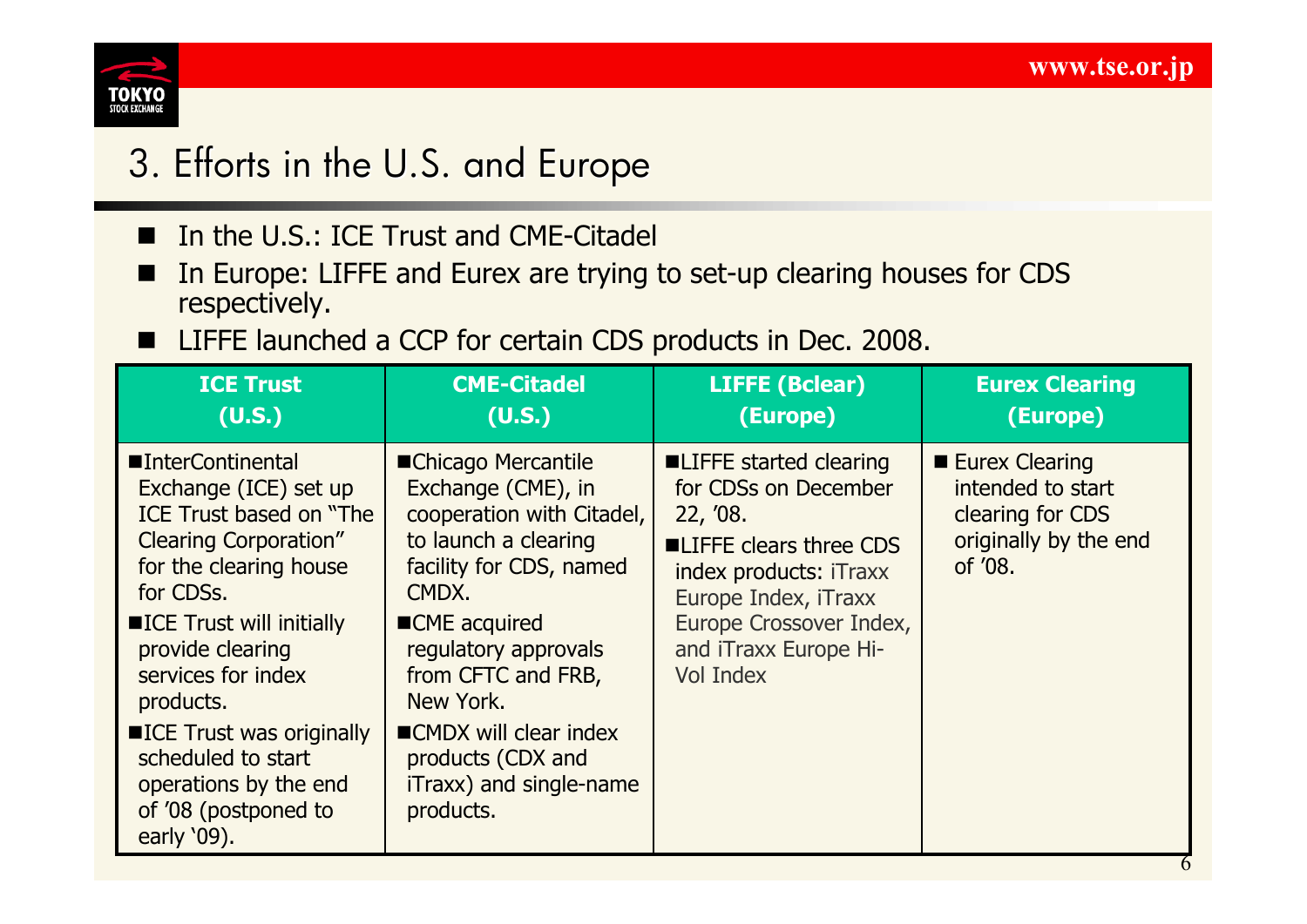

- TSE, in cooperation with Japan Securities Clearing Corp. (JSCC) and Japan Securities Depository Center (JASDEC), launched "the Study Group on Post-trade Processing of OTC Derivatives Trades" in September 2008.
- The Study Group examines the feasibility of centralized post-trade services to promote efficiency, improve risk management and contribute to the further development of OTC derivatives market in Japan.
- The group's initial product focus is on Interest Rate Swaps and Credit Default Swaps.

#### **Study Group Members (as of March 2009)**

Goldman Sachs Japan Co., Ltd.

JP Morgan Securities Co., Ltd.

Daiwa Securities SMBC Co., Ltd.

Chuo Mitsui Asset Trust and Banking Company, Limited

Deutsche Securities Inc.

Nikko Citigroup Limited

NOMURA SECURITIES CO., LTD.

Mizuho Corporate Bank Ltd.

Mizuho Securities Co., Ltd.

SUMITOMO MITSUI BANKING CORPORATION

The Bank of Tokyo-Mitsubishi UFJ, Ltd.

Merrill Lynch Japan Securities Co., Ltd.

Morgan Stanley Japan Securities Co., Ltd.

UBS AG, Tokyo Branch

#### **Observers (as of March 2009)**

International Swaps and Derivatives Association, Inc.

Financial Services Agency, Japan

Nishimura & Asahi (law firm)

Bank of Japan

Japan Securities Dealers Association

Markit Group Japan K.K.

Mizuho Bank, Ltd. (representing Japanese Bankers Association)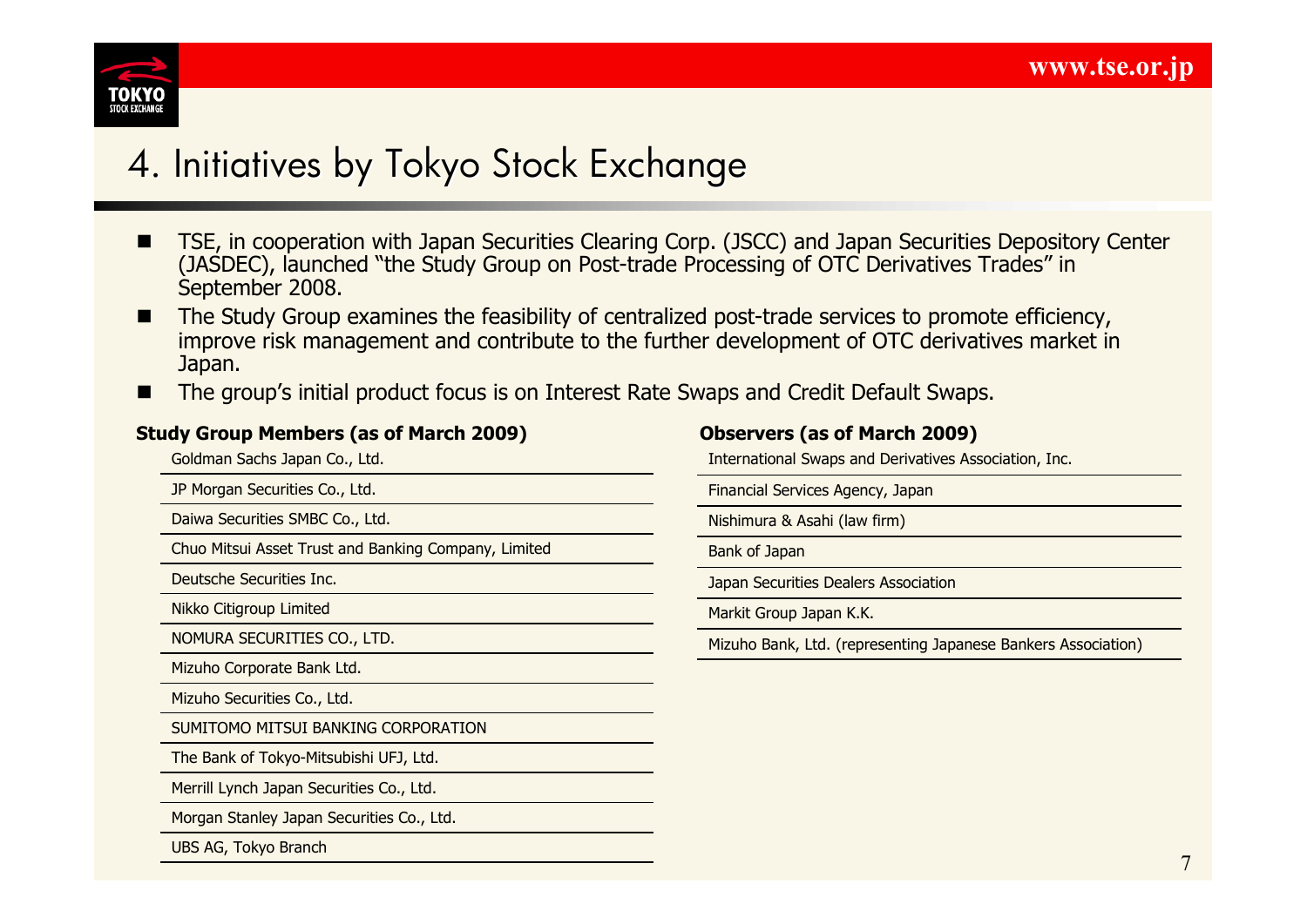

# 4. Initiatives by Tokyo Stock Exchange

■ In the SG's analysis, post processing for the OTC derivatives market in Japan has the following problems:

| <b>(Current Situations)</b>                                                                                                          | (Issues)                                                                            | (Possible Countermeasures)                                                |
|--------------------------------------------------------------------------------------------------------------------------------------|-------------------------------------------------------------------------------------|---------------------------------------------------------------------------|
| <b>Insufficient</b><br><b>Coverage of</b><br><b>Matching</b><br><b>Infrastructures</b><br><b>Lack of CCP</b><br><b>Functionality</b> | (1) Matching Process<br>• Operational Risk<br>• Impediment to Expand the Market     | • Promoting STP for<br>matching processes and<br>contract managements.    |
|                                                                                                                                      | (2) Fund Settlement Process<br>• Operational Risk<br>• Inefficient Usage of Capital | • Reducing counterparty<br>risks, promoting fund                          |
|                                                                                                                                      | (3) Counterparty Risk Management<br>$\bullet$ Cost<br>• Lack of Liquidity           | efficiencies and integrating<br>risk managements by<br>introducing a CCP. |
|                                                                                                                                      | (4) Transparency of the Market<br>• Systemic Risk                                   |                                                                           |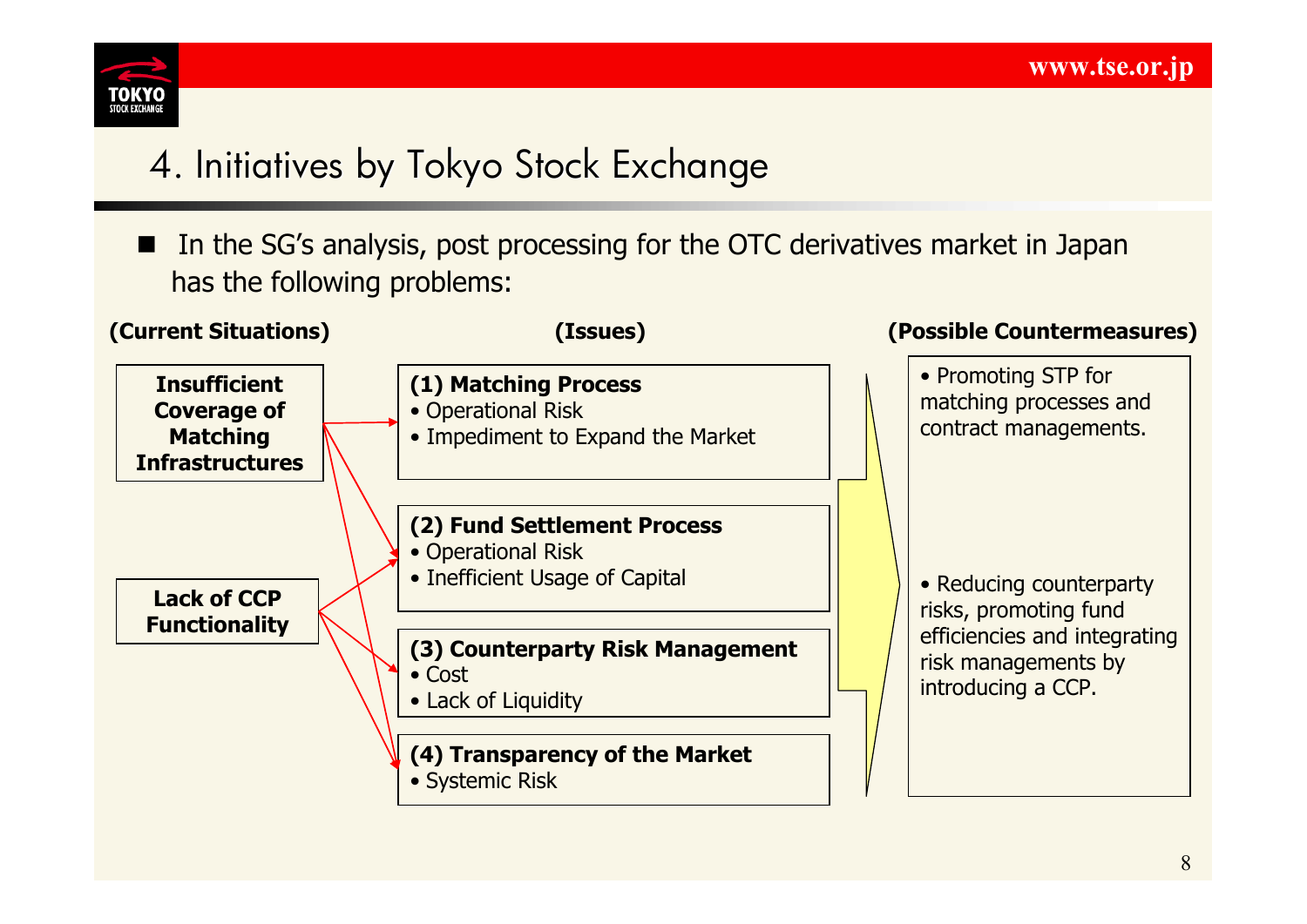

## Implication from Equity Market

- **EXTERGHMENT After the collapse of Lehman, cash equity trading in OTC markets has been overtaken by TSE's off**auction block trading market (ToST-NeT).
- Out of a concern for counterparty risk, market participants prefer the exchange market since it has a CCP rather than OTC markets



Source: Tokyo Stock Exchange, Inc. and Japan Securities Dealers Association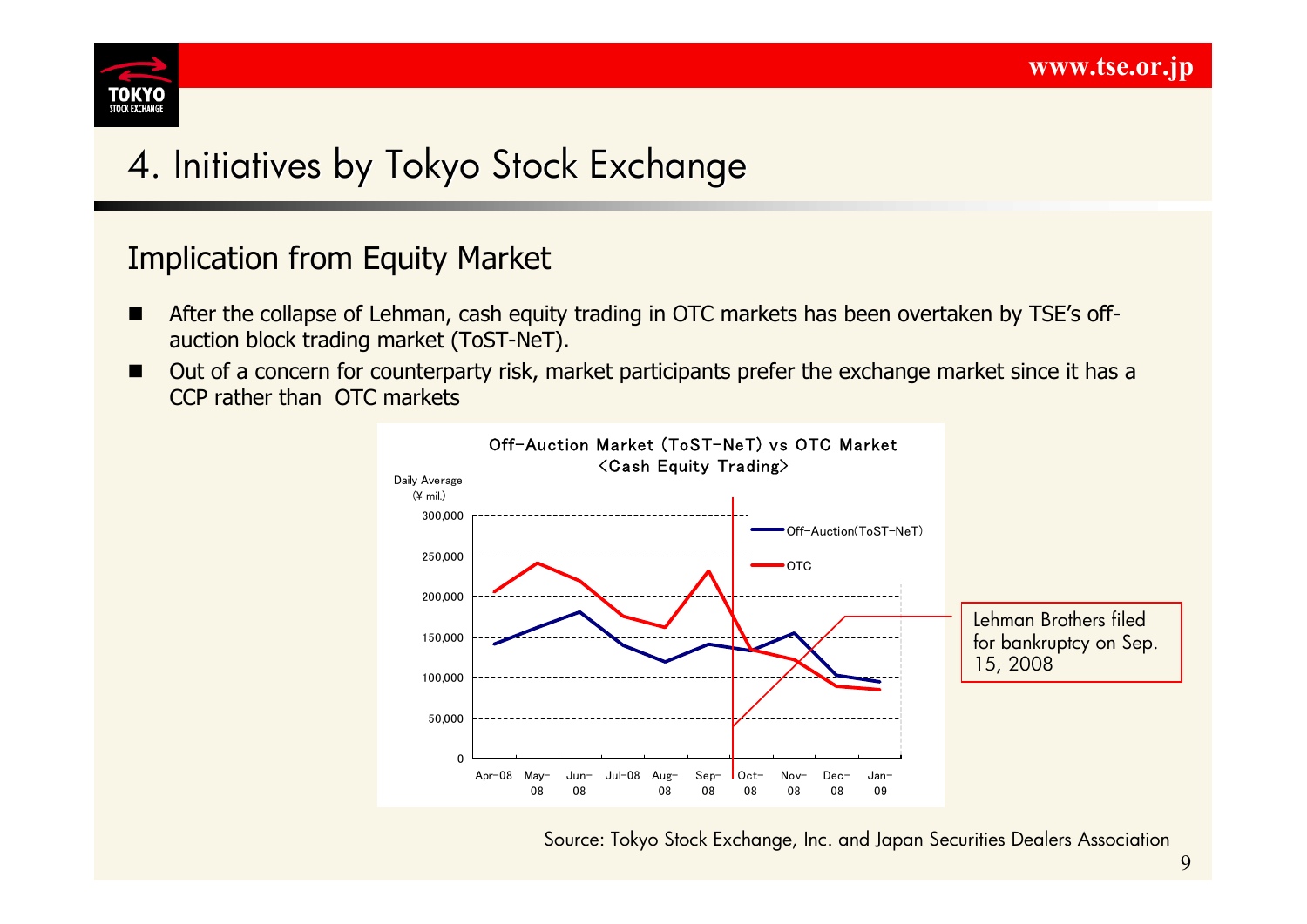

# 4. Initiatives by Tokyo Stock Exchange

## Implications of Lehman Brothers case

■ After Lehman's collapse (Sep. 2008), liquidity in the CDS Markets has declined

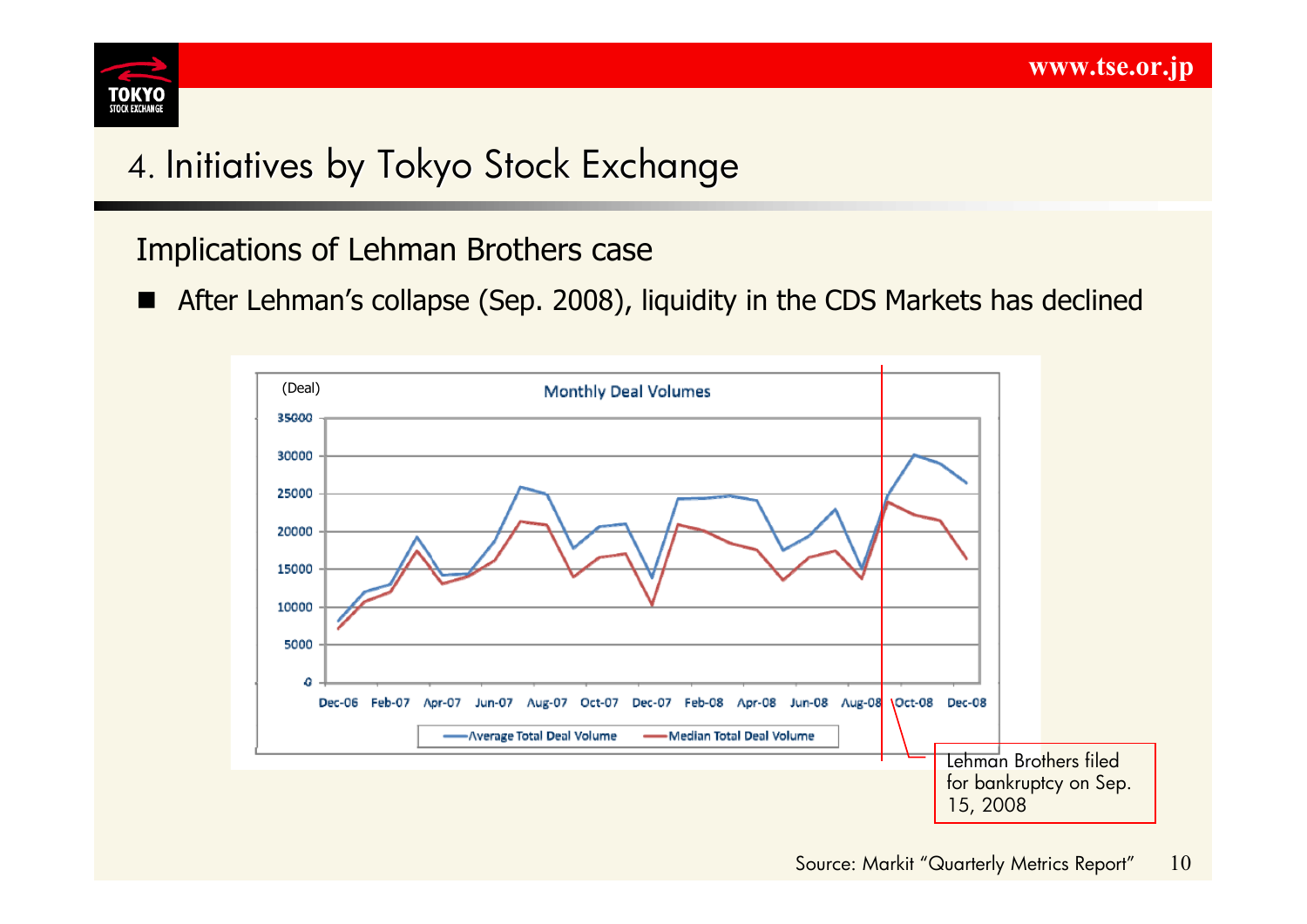

### Next Step

- The Study Group will collate its discussions and publish them in a "Framework Paper for OTC Derivatives Clearing System in Japan (tentative)" by the end of March 2009.
- Following the SG's discussions and the framework paper, an in-depth analysis for operations, business cases, and possible collaboration with other CCPs overseas is scheduled to start in April 2009.